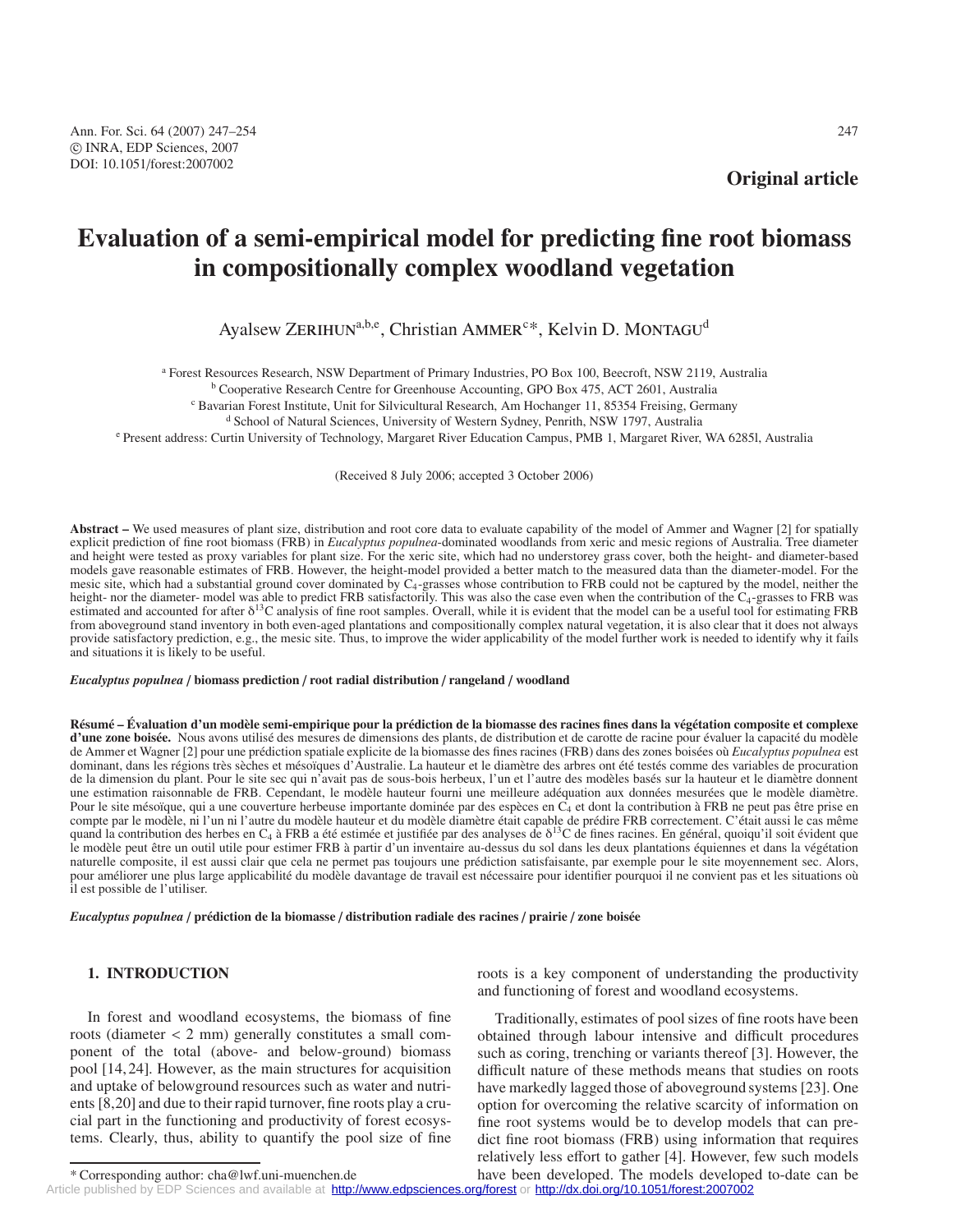categorised into three groups: (1) those that attempt to model FRB as a proportion of total root biomass [10, 12]; (2) allometric models that relate FRB to individual tree diameter [5]; and (3) models that provide spatial FRB estimates using stand inventory, distribution of plants and extent of root spread information [1, 2, 11, 15].

The success of the first group of models in predicting FRB is generally low (e.g., proportion of variance in FRB explained by such models has been less than 36%) [10, 12]. The second and third groups of models appear to give improvements over the first type in part because some of the key factors that influence root distribution and density are explicitly incorporated in these models. Accordingly, the models presented by Ammer and Wagner [2] and Lee et al. [11] were shown to provide satisfactory prediction of FRB pools for pure or near pure forest stands. However, estimations of FRB at various spatial scales are also needed for compositionally much more complex vegetation. Such information would improve terrestrial ecosystem models and their estimates of carbon cycling [11]. Thus, the objective of this work was to evaluate the suitability of the model of Ammer and Wagner [2] for predicting FRB pools in compositionally diverse woodland vegetation from contrasting climatic regions in northeast Australia.

## **2. MATERIALS AND METHODS**

#### **2.1. Data source**

The data used in this work were collected as part of a larger project that examined patterns of below- and above-ground biomass in *Eucalyptus populnea* woodland ecosystems along a rainfall gradient in northeast Australia [25]. Here, data from the xeric- and mesic-end of the rainfall gradient are used for this retrospective fine root biomass modelling analysis. Site descriptions, vegetation inventory and root sampling are fully detailed in Zerihun et al. [25]. Briefly, the mean annual rainfall and temperature at the xeric and mesic sites are 367 mm and 19.5 ◦C, and 1103 mm and 22.1 ◦C, respectively. The vegetation at both sites is open woodland whose biomass is dominated (mesic site) or co-dominated (xeric site) by *Eucalyptus populnea*. At the xeric site the vegetation was composed of many woody plant species (density ca. 2600·ha<sup>-1</sup> of which one-third had height  $\geq 2$  m), the ground layer had little or no grass cover. The woody plant density at the mesic site averaged  $610·ha^{-1}$  (about a quarter of which were 2 m or taller); the ground layer vegetation contained significant grass cover dominated by native  $C_4$  grasses and a few forbs (M.B. Hoffmann and S.G. Bray, pers. com.).

For vegetation inventory and root sampling, five transect strips (100 m  $\times$  4 m) were established at each site. Because roots of woody species in dry environments are known to reach deep soil horizons [16] in each transect eight soil core samples (from randomly selected locations) were taken to a depth of 100 cm, using a 100 mm internal diameter steel corer, thus yielding a total of 40 root core samples per site. Core samples at the xeric site were taken at: 0−15, 15−30, 30−50, 50−75 and 75−100 cm depth increments. At the mesic site, the last two depth increments were taken as one unit, i.e., 50−100 cm. Roots were washed over a series of sieves and sorted into several size classes. The data used here however refer to the fine root (diameter < 2 mm) component only. For each root core sample, inventory of tree and shrub vegetation was carried out within a 15 m radius. The inventory data included identity of woody species, their height, diameter at 30 cm height ( $D_{30}$ ), distance and bearing from root core point.

## **2.2.**  $\delta^{13}$  **C** analysis

The ground layer vegetation at the mesic site was dominated by C4 grasses. In contrast, the upper strata of vegetation contained exclusively  $C_3$  woody species. Since  $C_3$  and  $C_4$  species have distinct  $\delta^{13}$ C values, this distinction was utilised for estimating contribution of the ground layer vegetation to total FRB based on the  $\delta^{13}C$  of fine roots samples. For each core, fine root samples were divided (and analysed for  $\delta^{13}$ C) into two depth increments: 0–15 cm and 15−100 cm (i.e., fine roots from the 15−30, 30−50 and 50−100 cm depth increments were combined).  $\delta^{13}$ C analysis was carried as described in Krull and Bray [9]. In brief, fine root samples from these depth increments were pulverised, and sub-samples of 1−2 mg (containing between 50 and 95 µmol C) were weighed into clean tin capsules and sealed. The sealed samples were combusted and analysed for 13C using a Europa Scientific Geo 20/20 Automated Nitrogen Carbon Analysis – Mass Spectrometer. Stable carbon isotopic results are presented in  $\delta$  notation as per mill ( $\%$ ) relative to carbon-isotopic ratio of Pee Dee Belemnite standard. The standard deviation of replicate fine root samples from the surface soil (0−15 cm) was  $< 0.2\%$  $(n = 4)$ . The data from this analysis were used to estimate the amount of FRB contributed by woody  $(C_3)$  vegetation as described in Ludlow et al. [13]:

$$
wFRB_{0-15cm,i} = \left[ \frac{(\delta_{s,0-15cm,i} - \delta_4)}{(\delta_3 - \delta_4)} \right] \times tFRB_{0-15cm,i}
$$
 (1)

$$
wFRB_{15-100cm,i} = \left[\frac{(\delta_{s,15-100cm,i} - \delta_4)}{(\delta_3 - \delta_4)}\right] \times tFRB_{15-100cm,i}
$$
 (2)

In equation (1), wFRB<sub>0−15 *cm*,*i* refers to FRB estimate for the woody</sub> (C<sub>3</sub>) vegetation,  $\delta_{s,0-15 \, \text{cm},i}$ , is the  $\delta^{13}$ C of the bulk fine root sample from the 0−15 cm depth increment for core<sub>*i*</sub>;  $\delta_4$  is the  $\delta^{13}$ C value for a pure C<sub>4</sub> grass fine root sample (−13.11\%);  $\delta_3$  is the  $\delta^{13}$ C of pure *E*. *populnea* (C<sub>3</sub>) fine root sample (−27.00\%); and  $tFRB_{0-15 \, cm,i}$  is the measured total FRB for the 0−15 cm depth increment of core*i*. Estimation of woody FRB for the 5−100 cm increment was carried out as shown in equation (2). Total woody FRB estimates for a given core (0−100 cm) were obtained by adding the results from equations (1) and (2).

### **2.3. Modelling**

The modelling approach employed here is fully described in Ammer and Wagner [2]. In brief, for any point in a stand, the model computes the so-called relative fine root biomass (*rFRB*) contributed by trees that surround the point of interest based on the size and distance of plants to that point, and heuristic assumption regarding the maximal root spread (see below). In the original model root spread and/or distribution are described as a function of diameter at breast height (*dbh*). The total relative fine root biomass (*TrFRB*) at a given point is calculated as the additive contribution of the *rFRB* for the trees in the vicinity of the sampled point.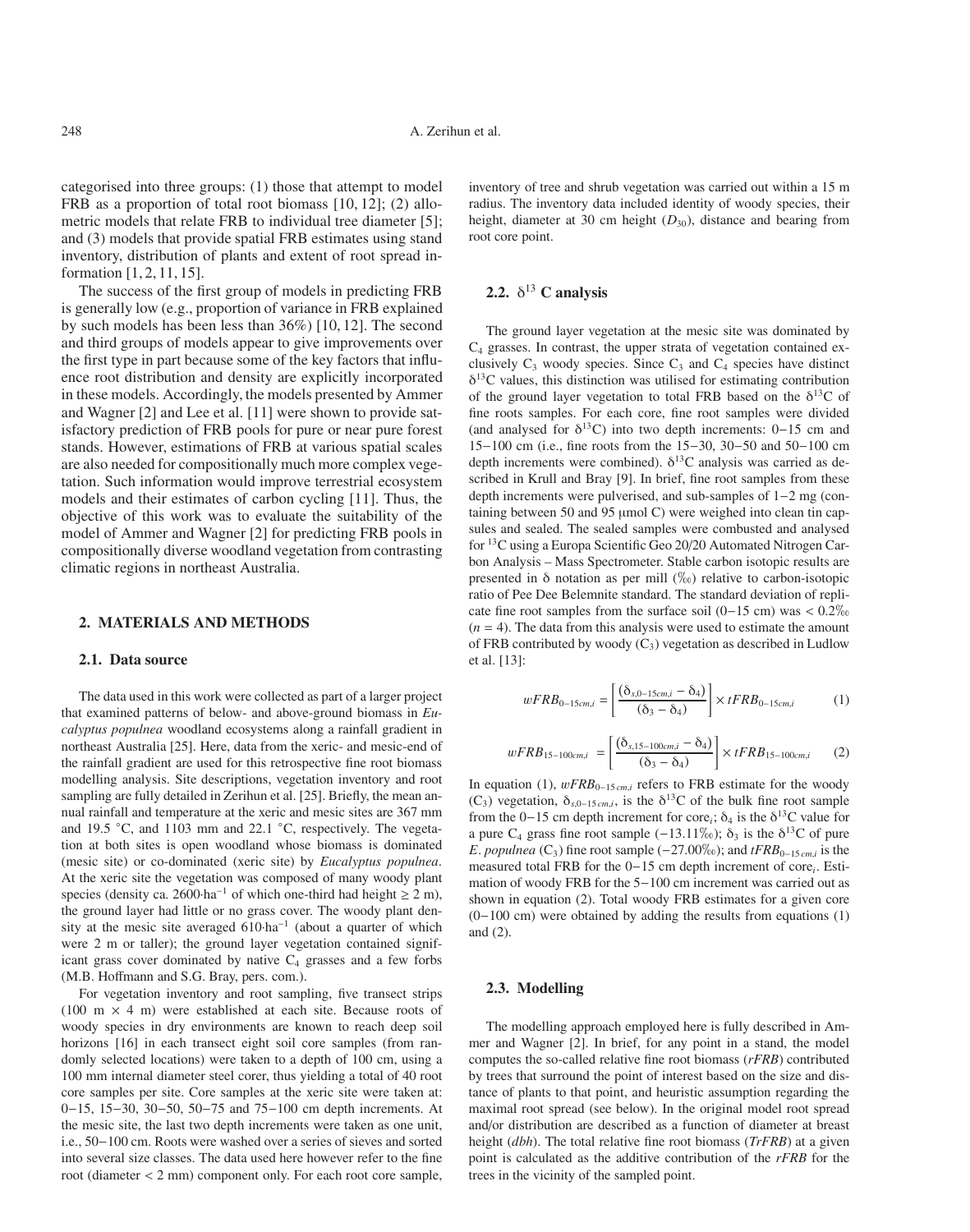The respective algorithms of the original model are formulated as follows:

$$
RD_3 = \frac{dbh}{6} \tag{1}
$$

assuming a maximum root spread distance of 10 m for a tree of 60 cm diameter at breast height, where  $RD<sub>3</sub>$  is the maximum root spread distances in m and *dbh* is the diameter at breast height in cm,

$$
RD_2 = \frac{2}{3}RD_3
$$
,  $RD_1 = \frac{1}{3}RD_3$  and,  $RD_0 = 0$ , (2)

where  $RD_2$  and  $RD_1$  are two thirds and one third respectively of  $RD_3$ and *RD*<sub>0</sub> marks the trunk,

$$
rFRB_0 = \frac{dbh}{100} \tag{3}
$$

where  $rFRB_0$  is the relative fine root biomass at distance  $RD_0$  (trunk),

$$
rFRB_1 = \frac{5}{3}rFRB_0, \quad rFRB_2 = \frac{5}{6}rFRB_0 \text{ and } rFRB_3 = 0,
$$
 (4)

where  $rFRB_1$ ,  $rFRB_2$  and  $rFRB_3$  are the relative fine root biomasses at the distances *RD*1, *RD*<sup>2</sup> and *RD*3.

Based on the distances *RD*<sub>0</sub> to *RD*<sub>3</sub> a polynomial of third degree for the dbh of each tree was calculated using the Gregory-Newtonprocedure to fit a polynomial of *n*th degree to  $n + 1$  equidistant points of support. This allows the calculation of the *rFRB* of each tree of a stand at any point *x*, y. The respective formulas are:

- (1) if  $D \geq RD_3$ , then  $rFRB = 0$ , where *D* is the distance between the tree's trunk and *x*, y
- (2) if  $D < RD_3$ , then *rFRB* of a tree at point *x*, *y* is calculated as follows:

$$
h = RD_2 - RD_1
$$
  
\n
$$
b_0 = rFRB_0
$$
  
\n
$$
b_1 = \frac{(rFRB_1 - rFRB_0)}{1!h}
$$
  
\n
$$
b_2 = \frac{((rFRB_2 - rFRB_1) - (rFRB_1 - rFRB_0))}{2!h^2}
$$
  
\n
$$
b_3 = \frac{((rFRB_3 - rFRB_2) - (rFRB_2 - rFRB_1))}{3!h^3}
$$
  
\n
$$
- \frac{((rFRB_2 - rFRB_1) - (rFRB_1 - rFRB_0))}{3!h^3}
$$
  
\n
$$
rFRB_{x,y} = b_0 + b_1(D - RD_0) + b_2(D - RD_0)(D - RD_1)
$$

$$
+ b_3(D - RD_0)(D - RD_1)(D - RD_2).
$$

Total *rFRB* (*TrFRB*) at point *x*, y was calculated as:

 $TrFRB = \sum_{i=1}^{n} rFRB_i$ , where *i* is the number of the recorded trees. Thus it is assumed that the total amount of fine roots at a given point results from additive contributions of the trees.

However, as many of woody plants at the two sites investigated here had not reached breast height (1.3 m) until the survey or will never do so, the model was adjusted. Two approaches were tested. Both approaches are based on the observation that lateral root spreads generally increase with an increase in plant size [19]. In the first approach, the assumed maximum root spread in m, which was originally defined as *dbh*/6, was set as being equal to tree height (*H*). In the second approach, maximum root spread was calculated as diameter (at



**Figure 1.** Distribution of  $\delta^{13}$ C of fine roots from the 0–15 cm and 15−100 cm depth increments (grey box) and the corresponding estimates of the contribution of the ground layer vegetation  $(C_4$  grasses) to the total fine root biomass (hashed box) at the mesic site. The boxes depict the inter-quartile ranges of the data, while the horizontal lines within boxes denote the respective medians.

30 cm tree height)  $\times$  50. In addition, the *rFRB* at the trunk (distance = 0 m) was defined as  $h/100$  and  $\log_e(D_{30})$ , respectively. These values fit data best, i.e. the regressions between *TrFRB* based on these settings and measured FRB showed the highest  $R^2$  compared to other approaches. All other settings of the model described above remained unchanged. For each site, the model was parameterised using the fine root biomass data. In order to estimate the bias of the measured and predicted statistics, bootstrap resampling was conducted (random resampling with replacement from the original sample, 1000 samples,  $n = 40$ ) according to Quinn and Keough [17].

## **3. RESULTS**

The  $\delta^{13}$ C of fine roots from the surface (0–15 cm) and deeper (15−100 cm) soil is shown in Figure 1. The  $\delta^{13}C$  of fine roots from the surface soil were considerably more variable than those at 15−100 cm, indicating the high spatial variability in the contribution of woody plants and grasses to FRB in the surface soil, and the dominance of woody fine roots at 15−100 cm depth, respectively. On average, however, fine roots from 0−15 cm depth had  $\delta^{13}$ C that was significantly  $(p < 0.05)$  more enriched  $(-23.3\%)$  than fine roots from the <sup>15</sup>−100 cm depth increment (−25.7). Accordingly, the native  $C_4$  grasses on average contributed 27.1% to the measured total fine root biomass from the surface soil, whereas at the 15−100 cm depth fine root of  $C_4$  grasses accounted for only 9.5% of the total FRB (Fig. 1).

Model estimates of *rFRB* were derived using either diameter at 30 cm  $(D_{30})$  or plant height to define root spread and distribution of *rFRB*. The results showed that for the xeric woodland site, using tree height to define the spread and distribution of roots explained a much larger percentage of the variation in the measured FRB than using  $D_{30}$ , 60% vs. 34%, respectively (Tab. I).

The mean fine root biomass was moderately higher at the xeric than the mesic site, but the standard errors of the means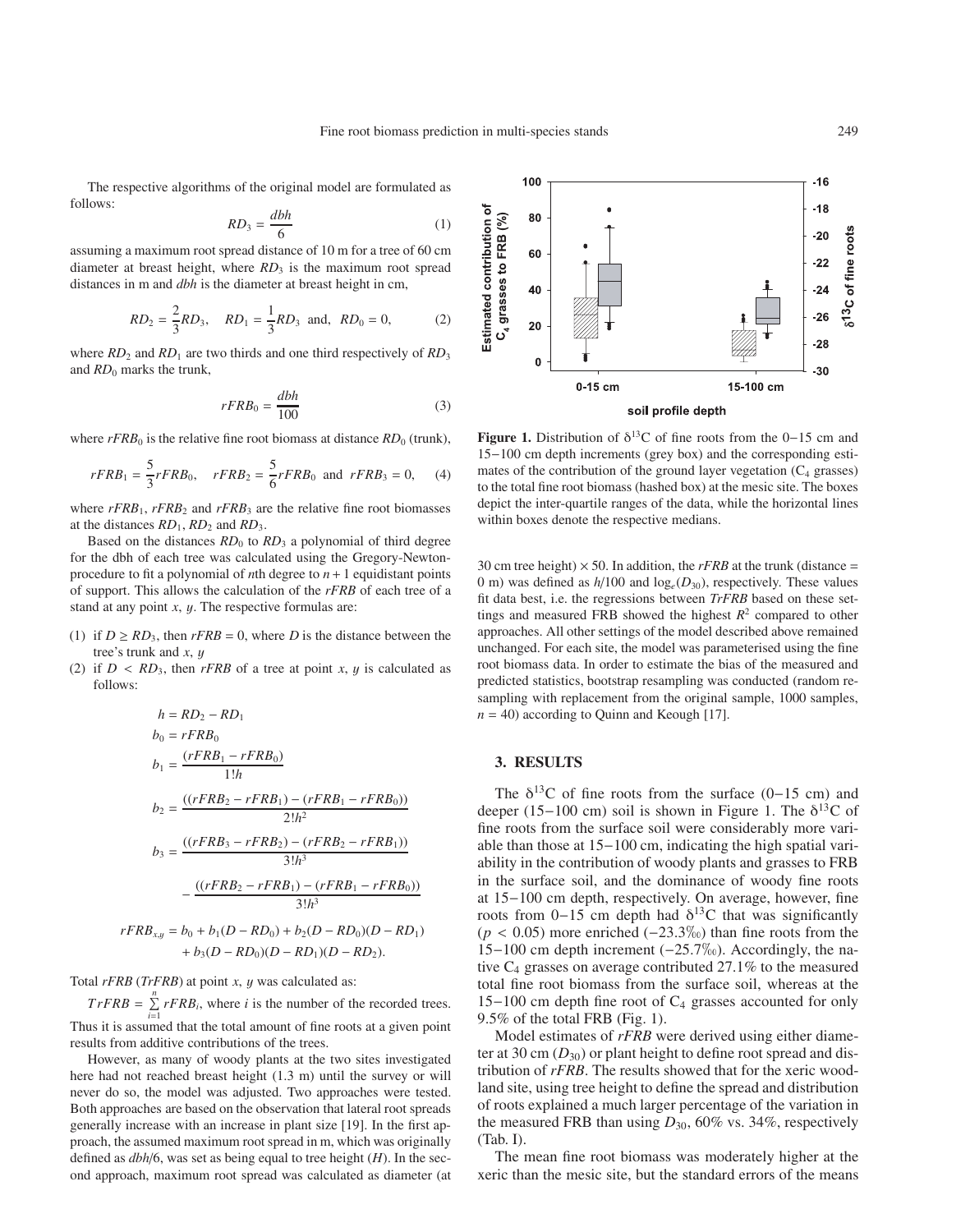**Table I.** Relationship between measured fine root biomass per core (*mFRB*) and the relative fine root biomass (*rFRB*) predicted by the model of the form:  $mFRB = \beta_o + \beta_1 rFRB$ . MSE = mean square error.

| Xeric site      | $\beta_o$ | $\beta_1$ | $R^2$ | <b>MSE</b> | P > F  | n      |
|-----------------|-----------|-----------|-------|------------|--------|--------|
| ${}^8D_{30}$    | 177.8     | 6.12      | 0.34  | 8154       | 0.0001 | 38(40) |
| $\frac{8}{3}H$  | 183.0     | 431.9     | 0.60  | 6999       | 0.0001 | 38(40) |
| Mesic site      |           |           |       |            |        |        |
| ${}^8D_{30}$    | 186.0     | 2.82      | 0.09  | 12265      | 0.040  | 38(40) |
| $\mathcal{S}$ H | 181.0     | 59.8      | 0.10  | 12063      | 0.028  | 38(40) |

§ Denote measures of plant dimension that were used for defining root spread and distribution foe estimating *rFRB*.

and the medians of the two sites were quite comparable (cf. Tabs. II and III). This was particularly true for the bootstrap estimates. Moreover, the bias between the measured mean and the related bootstrap estimator was negligible (Tabs. II and III).

The predicted stand average FRB derived from tree height was closer to the measured mean FRB than the mean obtained from  $D_{30}$ . This was further supported by the bootstrap analyses. For example, the standard error and the confidence intervals of the bootstrap mean and median calculated on the basis of tree height were more comparable to the bootstrap statistics of the measured mean than the corresponding measures calculated by using  $D_{30}$  (Tab. II). Accordingly, the frequency distribution of bootstrap means of the measured and predicted data were rather similar for the FRB values calculated on the basis of tree height (Fig. 2).

For the mesic woodland site the relationships between measured FRB and *rFRB*, though significant ( $p < 0.05$ ), were very weak (Tab. I). This was the case whether tree height or  $D_{30}$  were used to define root spread. Consequently, the models overestimated stand mean FRB considerably and failed to reflect the variance inherent the measured root data (Tab. III, Fig. 3). This resulted in substantially differing distributions of predicted bootstrap means and medians from the bootstrap estimates of the measured data (Fig. 3).

### **4. DISCUSSION**

The aim of this work was to evaluate the capability of an inventory based semi-empirical model for predicting fine root biomass in compositionally complex woodland vegetation from xeric and mesic environments in eastern Australia. The results showed that the model predicted mean fine root biomass of the *E*. *populnea* and shrub dominated plant community at the xeric site reasonably well. Similar results were obtained when the model was applied to monospecific evenaged Norway spruce stands in Germany [2]. In contrast, the model failed to adequately predict mean FRB of the *E*. *populnea* community at the mesic site.

In attempting to explain the differential success of the model in predicting FRB at the two sites it should be noted that the model uses measures of tree dimensions (height or diameter) as input. While this applies irrespective of site, it becomes a critical factor if the vegetation at the different sites has components that contribute to fine root biomass whose contributions are not fully captured (via height or diameter) as model inputs. In this regard, it is important to highlight that at the xeric woodland site the understorey vegetation was dominated by shrub species with little or no grass cover. The lack of grass groundcover made it possible to generate a complete inventory (e.g., plant height, distance and for large plants  $D_{30}$ ) for practically all plants within 15 m of each soil-core sampling point. This information enabled the potential contribution of nearly all plants to FRB of a given core to be accounted for based on the size and distance of each plant from the soil core sampling point. At the mesic site, on the other hand, the vegetation had a significant grass cover. Thus, although the relevant metrics were recorded for the woody plant component of the vegetation, no meaningful model inputs could be recorded for the grass component of the plant community. Consequently, we excluded FRB of the grass component of the vegetation according to the results of the  $\delta^{13}$ C analysis, and the model was re-run using FRB data for the woody vegetation. However, in contrast to our expectation, this measure did not improve the prediction of the model at the mesic site (Tab. III, Fig. 3). This indicates that inability of the model to predict FRB is not because of failure to account for the direct contribution of the grass vegetation. Therefore, effect of the grass vegetation, if any, is likely to be indirect. For example, grass competition might have modified biomass allocation patterns of woody vegetation at the expense of roots as has been observed in some species [6]. The occurrence and extent of such an effect was not examined in our work and hence could not be accounted for in the modelling analysis. Summarising, the modelling results for the mesic site show that the model is not applicable for all situations in its current form.

However, the importance of accounting for all potentially contributing vegetation is evidenced by the results from the xeric site. At this site, although both the  $D_{30}$ - and heightbased models produced statistically equivalent stand average FRB predictions, the range and distribution of height-derived predictions matched the measured data better than predictions derived from  $D_{30}$  inputs (Tab. II, Fig. 2). This may be because almost all species had a measure of height but not  $D_{30}$  particularly for small shrubs and shrub clusters – thus when using height the contributions of nearly all plants are included but not when *D*<sup>30</sup> is used; clearly indicating that it is important to account for all plants that are likely to contribute to fine root biomass.

One possibility that leads to disagreement between measured and predicted values is heterogeneity of soil resource distribution (or resource patchiness). It is well known that root distribution and proliferation respond to resource patchiness [7, 18], but such possibilities are not incorporated in the model. However, the issue of resource heterogeneity is generic. Resource patchiness can therefore serve as an explanation for the differences in model performance between the xeric and mesic sites only if resource heterogeneity is greater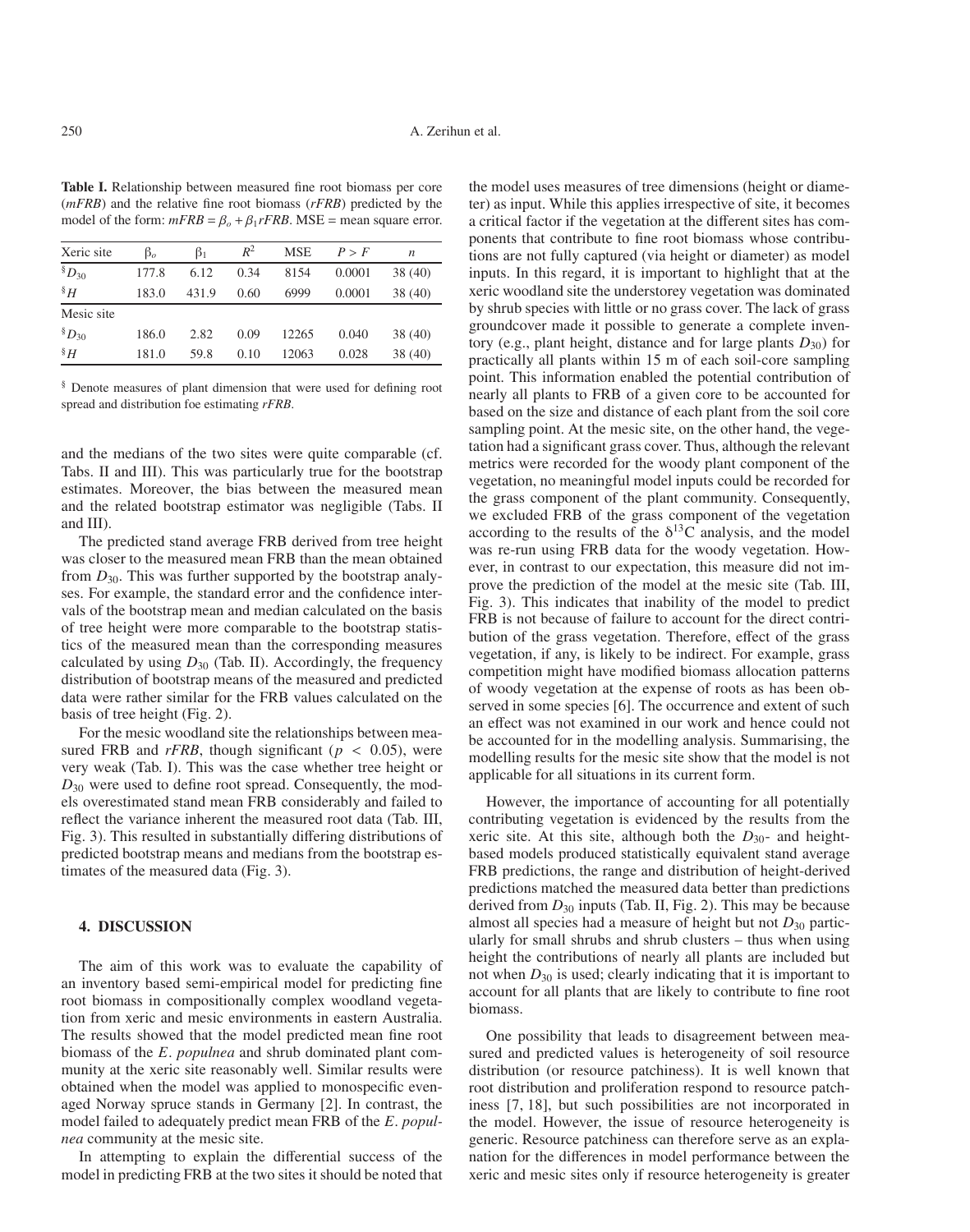|                         | Measured      |                   | Predicted by using tree height |                  | Predicted by using $D_{30}$ |                  |
|-------------------------|---------------|-------------------|--------------------------------|------------------|-----------------------------|------------------|
|                         | Usual         | <b>B</b> ootstrap | Usual                          | <b>Bootstrap</b> | Usual                       | <b>Bootstrap</b> |
| Mean                    | 271.77        | 272.43            | 269.59                         | 269.76           | 258.24                      | 258.53           |
| <b>SE</b>               | 21.73         | 20.89             | 16.15                          | 16.02            | 11.41                       | 11.41            |
| 95% confidence interval | 227.83-315.71 | 233.26-314.26     | 236.90-302.28                  | 241.99 - 303.44  | 234.94-281.11               | 238.03-282.08    |
| Median                  | 242.15        | 255.22            | 234.88                         | 234.07           | 245.21                      | 244.27           |
| <b>SE</b>               |               | 30.22             |                                | 16.80            | -                           | 11.29            |
| 95% confidence interval |               | 209.70-315.32     |                                | 205.78-264.20    |                             | 224.86-263.75    |

**Table II.** Measured and predicted fine root biomass at the xeric site  $(n = 40)$ , bootstrap sample = 1000.

**Table III.** Measured and predicted fine root biomass at the mesic site  $(n = 40)$ , bootstrap sample = 1000.

|                         | Measured      |                   | Predicted by using tree height |                  | Predicted by using $D_{30}$ |                  |
|-------------------------|---------------|-------------------|--------------------------------|------------------|-----------------------------|------------------|
|                         | Usual         | <b>B</b> ootstrap | Usual                          | <b>Bootstrap</b> | Usual                       | <b>Bootstrap</b> |
| Mean                    | 247.27        | 246.76            | 293.41                         | 293.54           | 293.01                      | 293.01           |
| <b>SE</b>               | 18.97         | 18.92             | 6.54                           | 6.32             | 6.13                        | 5.91             |
| 95% confidence interval | 208.91-285.64 | 210.83-283.19     | 280.18-306.64                  | 281.15-306.18    | 280.61-305.41               | 281.09-304.48    |
| Median                  | 257.30        | 252.55            | 298.93                         | 298.24           | 301.33                      | 301.35           |
| <b>SE</b>               |               | 20.14             |                                | 5.90             | $\overline{\phantom{0}}$    | 6.06             |
| 95% confidence interval |               | 211.70-287.35     |                                | 284.48-310.34    | -                           | 286.57-312.42    |

at the mesic than xeric site. However, the relevant data are not available to evaluate this possibility.

An implicit assumption of the model is that the extent of lateral root distribution is constant along a rainfall gradient. Whether this is so is not tested. Thus, an additional possibility (for the poor agreement between the measured and predicted FRB at the mesic-site) could be that the distance dependence of root distribution changes along a rainfall and/or moisture availability gradient. However, from analysis of global datasets, Schenk and Jackson [19] found no evidence that lateral root spread for trees varies with mean annual rainfall in the range 50 to 1000 mm, which envelopes the rainfall ranges of our two study sites. In fact model variations assuming an extended root spread for the mesic site did not lead to better results for the relationship between predicted and measured data (data not shown). However, Schenk and Jackson [19] showed that the lateral root spread is strongly correlated to aboveground biomass. The inventory at the mesic site where tree height and diameter were much higher than at the xeric site therefore probably did not include all trees contributing roots to a given soil core. In this work the maximum radial extent of tree roots in metres was set equal to tree height and  $D_{30} \times 50$  respectively. However, for logistical reasons we could only register the trees within 15 m around the core-sampling points. The maximum radial extent of trees is likely to vary depending on environmental conditions and size of trees but generally ranges from 1.5 to 4 times tree height [22]. In absolute distance terms, eucalypts from semi-arid environments show considerable radial root growth (e.g., ca. 20 m for *E. camaldulensis* [26], up to 39 m in *E. globulus* [22], in excess of 15-16 m for *E. leucoxylon* and *E. trivalva* (cited in Stone and Kalisz [21]). The fact that our modelling and inventory of vegetation around each core were limited to 15 m, could underestimate the potential contribution of plants that are located beyond these distances. However, since root density declines exponentially with distance from a tree [22], exclusion of the potential contributions of distant plants is unlikely to cause significant underestimation of FRB. Furthermore, the modelled FRB did not show systematic underestimation which would be expected if the maximal radial root spread used in the model (15 m) was less than the actual spread.

#### **Potential limitations, implications and applications**

As indicated in the Introduction, the model used here was developed for monospecific even-aged spruce stands. For monospecific stands (e.g., plantations), it is plausible to assume that the pattern of lateral root distribution is similar for all plants that make up the stand. This assumption is implicitly carried though in our application of the model to woodland vegetations with multi-species composition. If this assumption is invalid (i.e., the many plant species that make up the plant community have vastly different lateral root distribution patterns), then a reasonable agreement between predicted and measured root biomass may not be obtained. Justifiably, thus, the good agreement between the predicted and measured FRB at the low rainfall site implies that root distribution patterns in this xeric landscape are broadly similar and defined primarily by moisture availability irrespective of differences in plant (functional and/or growth) form. This means on the other hand, that species specific differences in lateral root spread and fine root distribution might be more pronounced at the high rainfall site. Consequently, differences between reality and a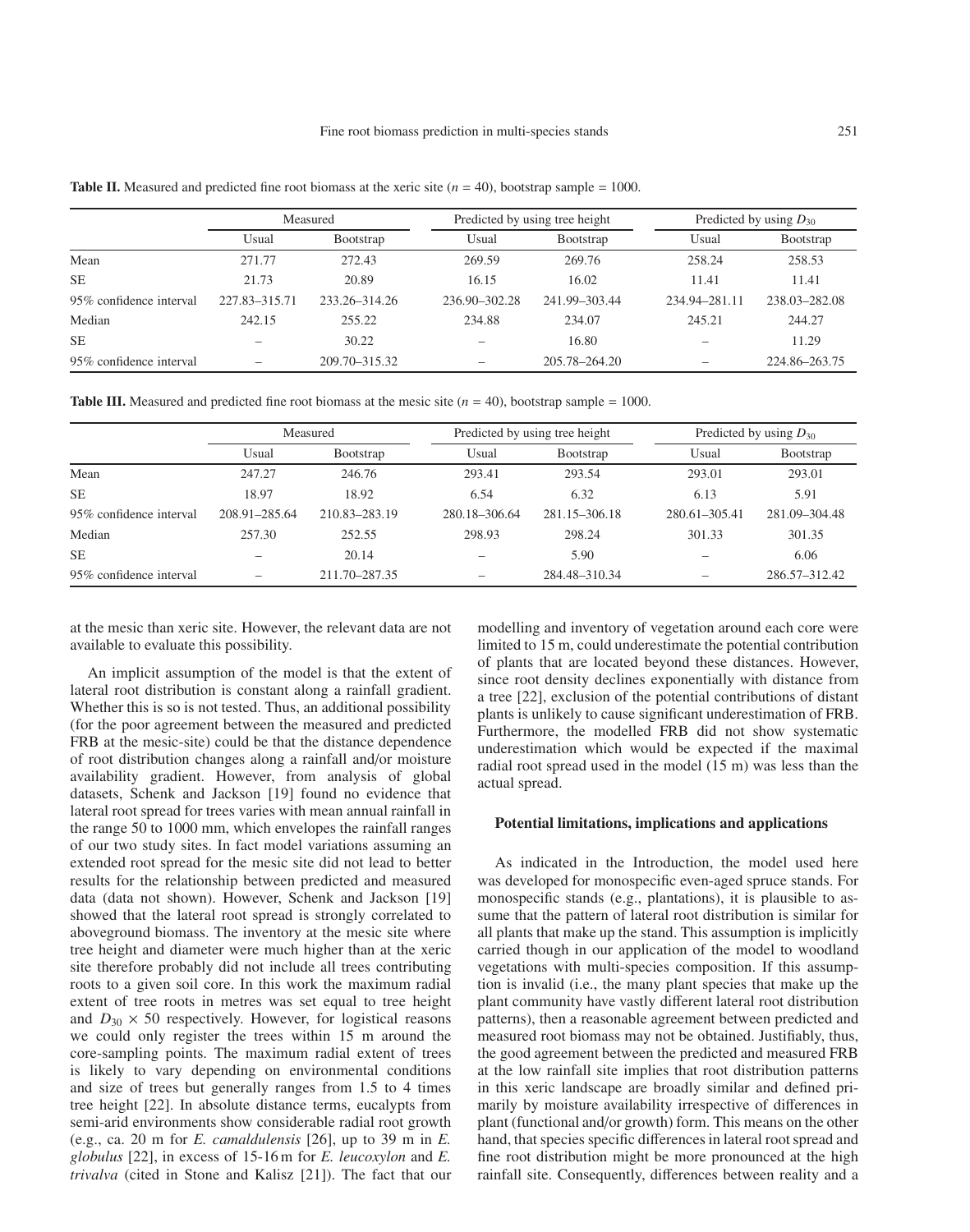252 A. Zerihun et al.





model which does not distinguish between the rooting systems of woody plant species are likely (Tab. III).

The model results indicate that even in compositionally complex vegetation, FRB could be predicted reasonably well provided complete inventory data are available for all plants around sampling points. Like most models, parameterisation of the model will be required before it can be used to provide prediction of FRB for a new environment and vegetation type. Arguably, further evaluation under diverse vegetation types is needed, but the results from the semi-arid site are encouraging and indicate that the model could be a potentially costeffective means of estimating FRB stock.

**Acknowledgements:** The authors would like to acknowledge Madonna B. Hoffmann and Dr Steven G. Bray both of the Queensland Department of Primary Industries and Fisheries for providing data for the mesic site. We thank the reviewers, Dr P. Vanninen and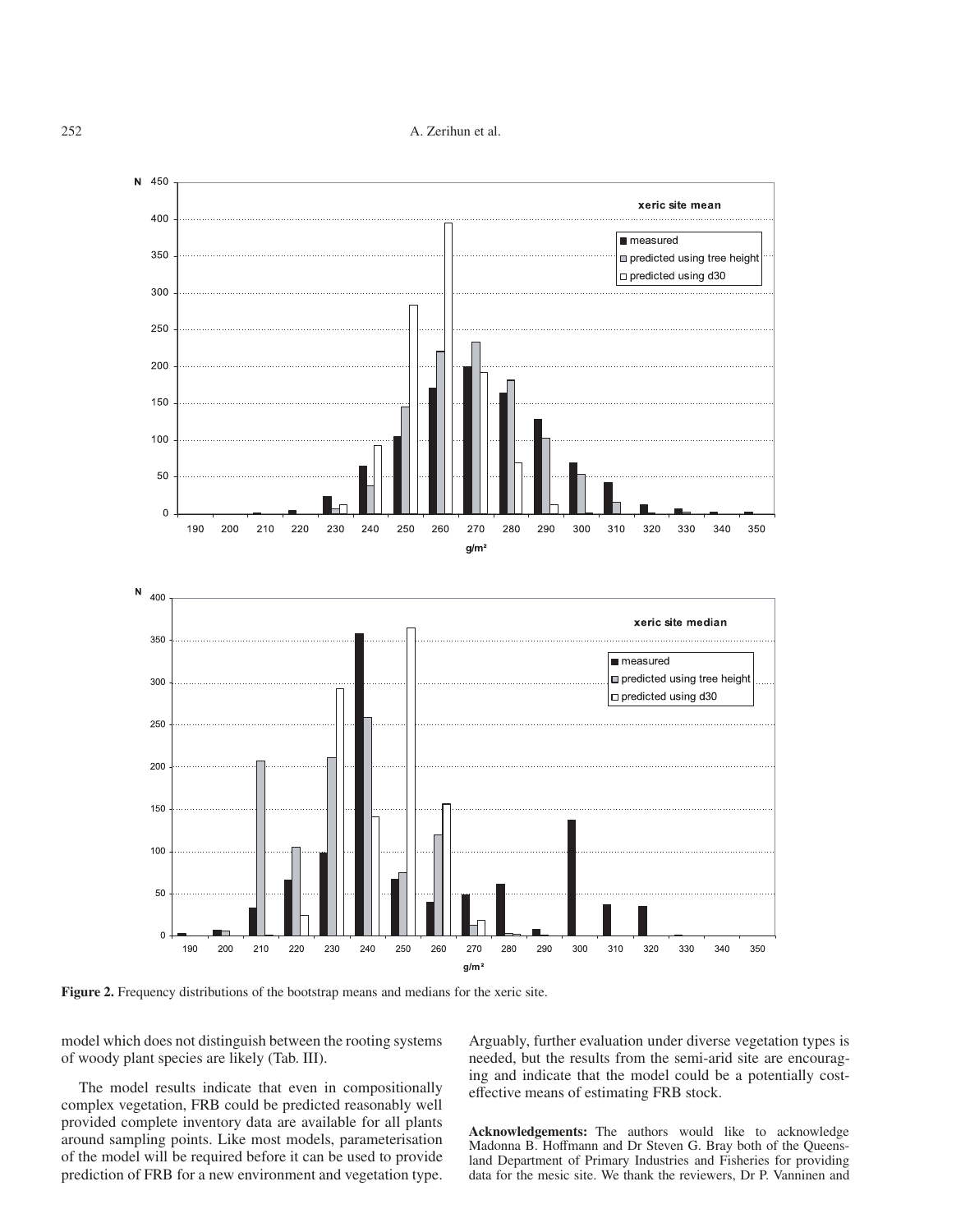

**Figure 3.** Frequency distributions of the bootstrap means and medians for the mesic site.

anonymous, whose comments helped improve the manuscript. The work was supported by the Cooperative Research Centre for Greenhouse Accounting.

# **REFERENCES**

- [1] Ammer C., Wagner S., Problems and options in modelling fine-root biomass of single mature Norway spruce trees at given points from stand data, Can. J. For. Res. 32 (2002) 581−590.
- [2] Ammer C., Wagner S., An approach for modelling the mean fineroot biomass of Norway spruce stands, Trees 19 (2005) 145−153.
- [3] Böhm W., Methods of studying root systems, Springer-Verlag, Berlin, 1979.
- [4] Bolte A., Hertel D., Ammer C., Schmid I., Nörr R., Kuhr M., Redde N., Freilandmethoden zur Untersuchung von Baumwurzeln, Forstarchiv 74 (2003) 240−262.
- [5] Chen W., Zhang Q., Cihlar J., Bauhus J., Price D.T., Estimating fineroot biomass and production of boreal and cool temperate forests